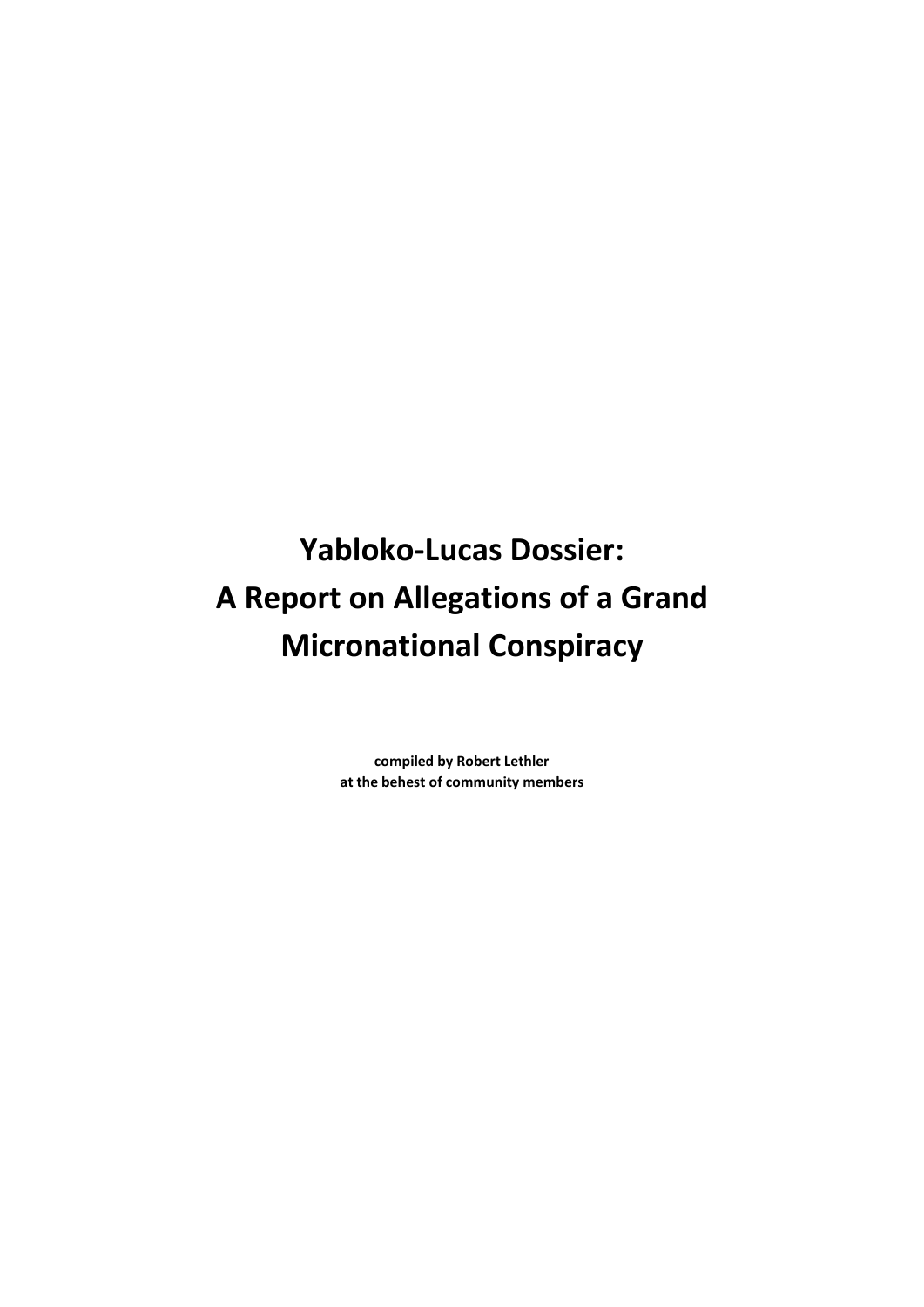### **Preamble**

Members of the intermicronational community, Dear friends and colleagues,

It is with great sadness that I must report that, in recent weeks and days, I have been made aware of a substantial body of evidence that appears to suggest one of the most prominent nations in this community – and indeed, one of the most prominent leaders of it – has been engaged in an enterprise that entails the mass manipulation of other micronational states, with the intention of controlling the community and using it as a means to amuse itself. This is a nation whose leadership and citizens have expressed admiration for the methods employed during my experiment from 2008 to 2010, but without any of the noble goals or intentions. When I left the community in the summer of 2010, it was agreed – by myself as well – that the community should never again be the victim of such a campaign of manipulation; that the community had evolved to the point where it was both capable and deserving of standing proud and tall upon its own two feet. That nation is, of course, Yabloko, and the leader in question Aldrich Lucas.

This dossier has been compiled at the behest of a number of prominent individuals within the micronational community to which we belong – persons who have grave and long-standing concerns over this Yabloko and its leader, and who were responsible for beginning the investigation that led to the creation of this dossier. Over the past few weeks, a wealth of evidence has been unearthed that implicates Yabloko – and by extension Mister Lucas – in a plot to seize and maintain control of this community. Furthermore, the items contained within this dossier appear to suggest that Yabloko is not, in reality, a micronation, but rather a virtual forum that adopted a psuedonation as a game to liven itself up.

I encourage every member of the community to carefully read and consider the information and evidence contained within this document, and the conclusions we have drawn from it at the end. Aware of my reputation for producing lengthy bodies of text that a number of individuals find difficult and tiring to tackle, I have endeavoured to be as concise and to the point as possible. Furthermore, this document is presented in a basic, easy-to-read format for the same reason.

Robert Lethler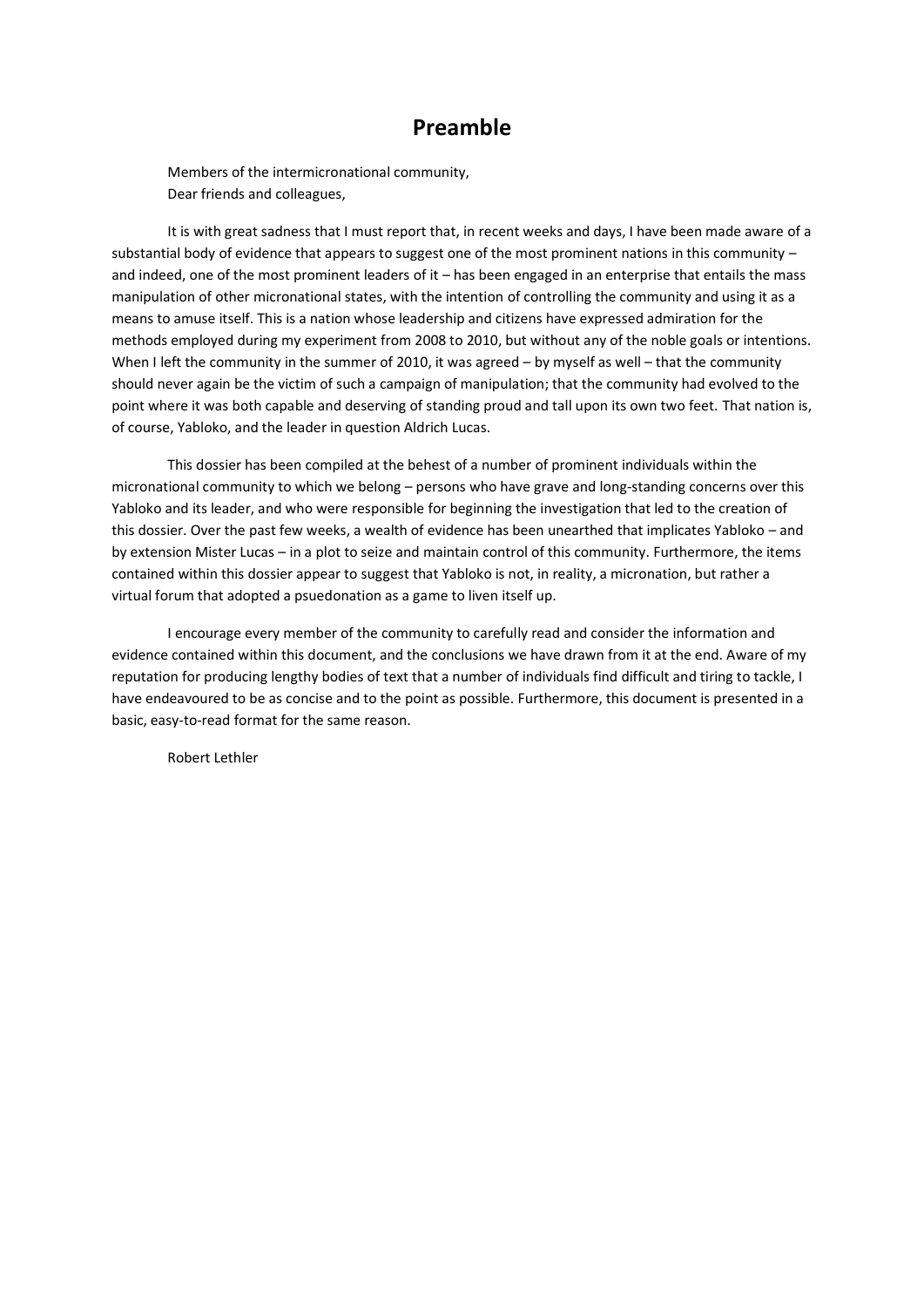### **1 – Yabloko's Non-Seriousness**

All though it would appear to be the least of the crimes involved, it has become apparent in our investigations that Yabloko is little to nothing more than a virtual forum with a fake micronation attached. One need only examine the homepage of Yabloko's forum to see this: the website was created on January  $4^{th}$  2010, by the individual we know as Aldrich Lucas, appearing to be a split from another website that as of the end of 2010 was named the "Homework Support Network Community". At point in its life named "32Bit", the entity we now know as Yabloko was originally little more than a forum created by a group of school friends and individuals. Indeed, to this date, there is a page on Yabloko's official website which advertises several reasons for joining, the most notable two of which are because "It's... FREE!!! No hidden costs, no extra fees, no monthly payments, no strings attached. COMPLETELY FREE! =D" and "You know, all the usual boring stuff that you can find on any other forum site... or Facebook."

This 32Bit forum did not ostensibly become a micronational state until June  $25<sup>th</sup>$  2010 – and when it did, it did not do so with serious intentions. In a discussion which can be found here on Yabloko's publicly accessible forums, the Minister for the Interior clearly states:

### *"this whole idea started as a game to make the forums more interesting... It's worked really well. But ultimately, it's just a game. Isn't it? None of these micronations are ever going to amount to anything..."*

It is worth noting that the Minister states that, when the question of whether Mister Lucas himself takes micronationalism seriously or not, he is "**pretty sure he [Aldrich] doesn't'**" – a claim that is not once, during the course of the thread, denied by Mister Lucas, even though he is active in it at various points.

A simple glance at the forums of Yabloko will demonstrate that there is little more to it than its forums – the vast majority of content can be found in informal areas, which are utterly devoid of discussions of any micronational or political consequence. Furthermore, by January 12<sup>th</sup> 2011 on the same conversation thread, Mister Lucas himself notes that the state has a resounding "**active membership of three**", at a time when the Yablokan Cabinet alone was ostensibly comprised of five member and the nation at large claimed a population of 37 individuals. Additionally, a certain individual who was formerly involved in Yabloko's affairs – at Cabinet level – has testified, before twenty-seven other micronationalists, that there was a time when he was **the only citizen active in domestic politics**, and that when he was privilege to its Parliament, it was **utterly devoid of activity** ("empty", in his own words). When Joseph Puglisi, a former parliamentarian who still has access to these closed parliamentary forums, was questioned concerning Yabloko's internal activity, he insisted that its parliamentary chamber is active but was **unable to name even a single piece of legislation passed by it**. All though he did report that there had been recent discussions on a variety of issues, searching the parliamentary archives suggests that there has **been little formal legislation since the start of 2011**.

It is painfully apparent that Yabloko is not a serious, or even a real, micronationalism. One of its own senior leaders admits that it is nothing more than a game to bring life to an entirely unrelated forum; there is little to no evidence of any serious internal activity on its part pertaining to micronationalism. Indeed, its internal activity appears to be largely or entirely informal and unrelated to micronationalism at all – as previously stated, it is little more than a webforum. There is no discussion of serious domestic issues within its Parliament on a regular basis, despite this being supposedly one of the most well developed and active micronations within our community. Even the Grand Chancellor himself appears to do very little domestically, if anything at all – he, and the "nation" itself, appear to be exclusively concerned with foreign affairs. On Yabloko's forums, Mister Lucas considers himself to be first and foremost an Administrator, as noted by the fact he seems to constantly refer to himself as such, and is much more concerned with exercising his Administrative power than his political power.

It does rather seem that the recent MicroChan scandal that has unfolded in the past twenty-four hours is testament to this fact. This scandal demonstrates the true attitude of Mister Lucas and his citizens to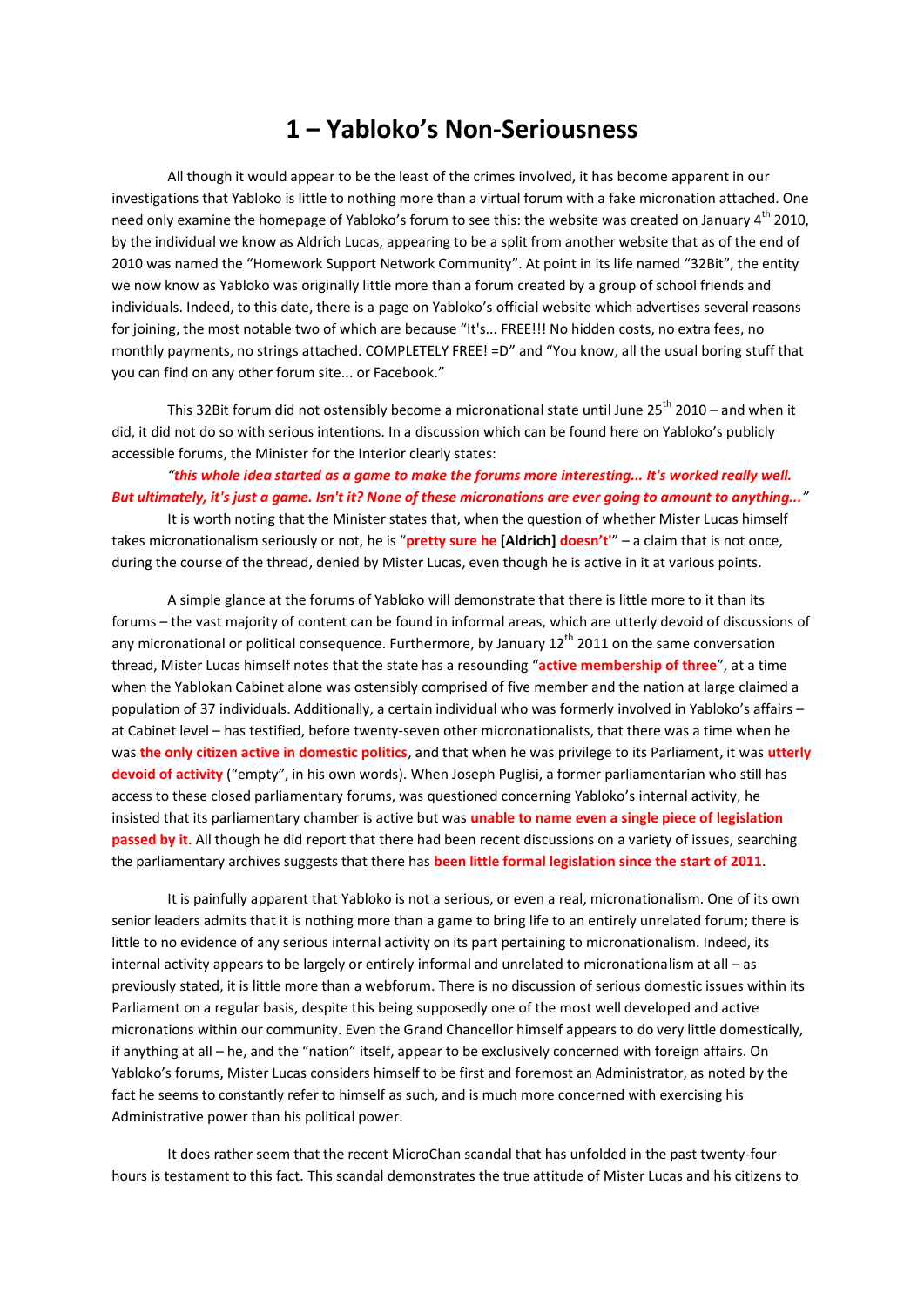this community and to the micronational cause – the fact that Mister Lucas, a leading Administrator and respected figure within the community, would consider engaging in such an enterprise in a micronational capacity demonstrates strongly that he is utterly non-serious in his approach to micronational affairs. He appears to view his "nation", and indeed the community at large, as nothing more than webforums; a game in which he and his friends can indulge for their own private amusement.

It is absolutely unacceptable that someone with such a callous attitude towards micronationalism should be permitted to enjoy a position of such prominence and authority within our community. This community is the product of years of hard work by a group of dedicated, passionate members of our movement – it is absolutely unacceptable that it should be hijacked by someone who is not only not a true micronationalist by *any* definition of the word, but who regards the community as nothing more than a playground, as this dossier is about to demonstrate.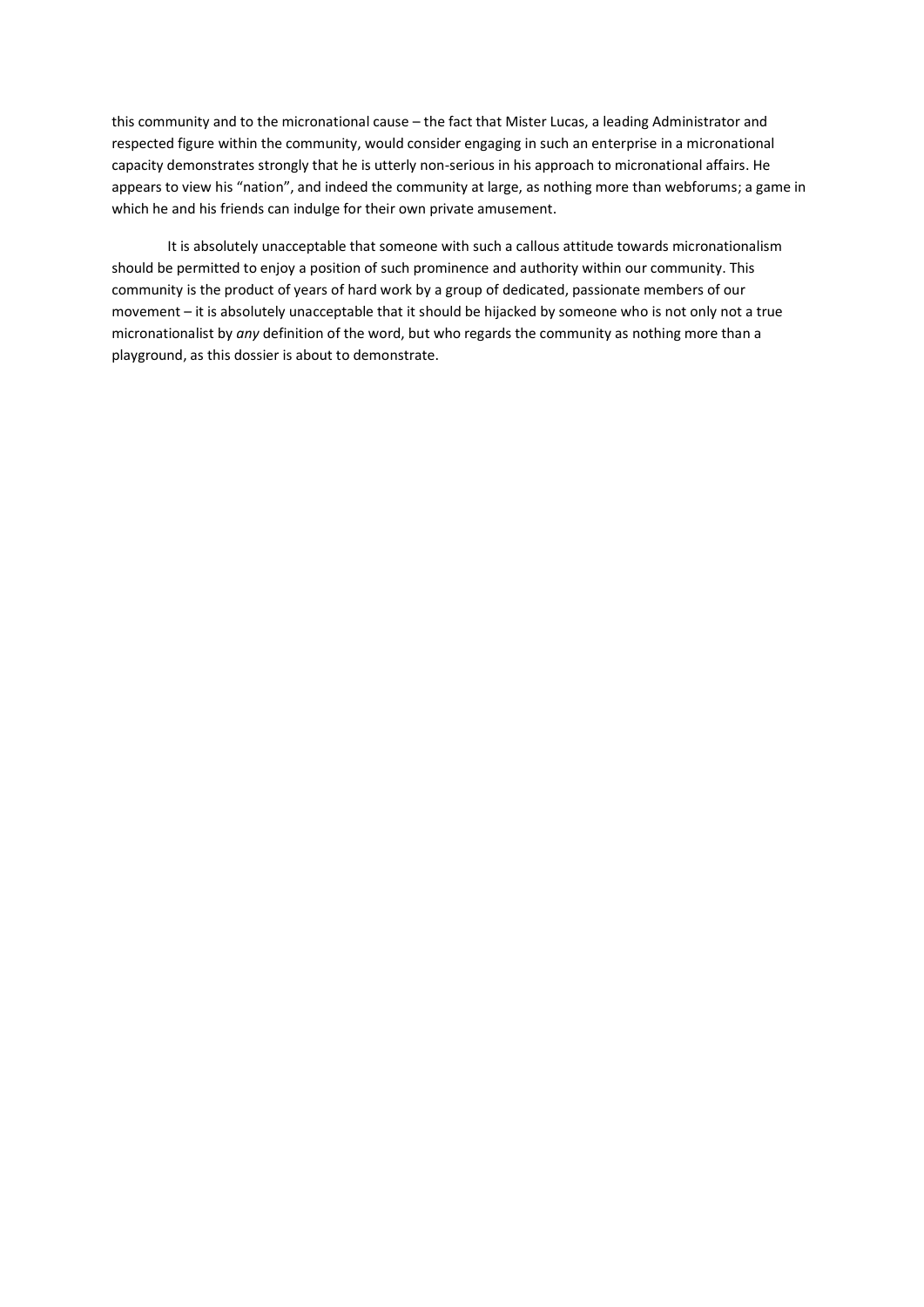## **2 – Yabloko's Manipulation**

Much more alarming than Yabloko's true nature is its true purpose. During the course of our investigations, we are able to uncover a wealth of evidence that indicates our community has been the victim of a concerted plot to seize control of this community. By exploiting a basic flaw in the search engine on Yabloko's forums, we were able to gain access to – quite legitimately – the private proceedings of Yabloko's Parliament and other closed areas of its forum.

We discovered, without the need for any kind of concerted infiltration of the nation, that certain individuals within Yabloko's private circles had conceived, as early as September 2010, a plot to seize control of the community. It seems that Yabloko has, **by aligning itself with as many nations as possible and securing the elevation of Mister Lucas to a position of power where he seems indispensable**, sought to make itself the supreme controlling entity within this community. It has manipulated entire nations to this end.

At the end of September last year, this plan was discussed in a debate forum by senior members of Yabloko. The transcript of the most important post from this discussion, the screenshotted proof of which can be found in the "Control" folder of this dossier, tells us a great deal about this plan:

**"Our primary goal is to direct the metagame in a direction that suits us. Ideally, we would stand out from the mainstream micronations and establish ourselves as an independent. To achieve this, we obviously need something bold and brilliant. Something that affects micronationalism on a large scale. At the same time, this thing has to make us popular with everyone. So ideas like declaring war is stupid. Ending a war that everyone is interested in however, is a great idea. We need something that fits in with mainstream but is different enough that people will start to see us more than just the standard Cajak puppet. There are potentially two demographics we could appeal to:**

**1) The micronationalists who are doing this for fun. If we are going to target these people, it would be easier to appeal to them: as newbies, they are excluded from several large organisations. Further, they find it difficult and boring to relate to them as they are just starting out or is playing this as a game. If we choose this group of people then potentially we will end up being more exposed. How do I mean? These micronations are more likely to fizzle out after a few months meaning we have to constantly recruit and cycle new members in and out. This presents a challange in that our support base is quite shallow. A risk indeed but this is the easier route to take.** 

**2) The serious micronationalists. This is the more difficult group to tackle. They already have existing groups and alliances and thus is unlikely to want to follow us more. Nonetheless, if we could catch the attention of these people, we stand a real chance of jumping ahead of the metagame. This brings me to another point.**

**Micronations tend to not last very long, if we want to get our names etched into micronational history, we have to be brilliant. We have to assume control of the community longer than other people have and possess real influence. To consistantly stay ahead of this constantly changing metagame, we have to move it around ourselves which is the whole point of this goal. I'm repeating myself just in case you didn't get the point. Anyway. Here is a list of some possible ideas. Please contribute your own as well:**

**1) Change the meaning of micronationalism: The idea is that we take micronationalism to a whole new level with a brand new interpretation. I've got an idea that I will post in DDD if anyone asks. How does this help? Well, it will certainly attract attention among the more serious micronations if we take that route... And will earn enough respect for young nations to want to be our allies. Only if we pull it off first though... 2) Suggest an idea in OAM that completely changes the face of micronationalism: See this part is the hard** 

**one and the one that I think will work best. But it may end up giving more credit to A1 and other bigger/better micronations as a result... It's a good risk though. I don't have many ideas for this one...**

**3) Stop a war. This is a great one. It doesn't have to be a war any conflict is fine. We want people to think that we are the sort of nation that can just step in and fix everything. Unrealistic of course but it's the impression we want. Think along the lines of a difficult argument or dilemma more than one micronation is facing....**

**4) Get published. We want to post as many opinions as possible in as many different areas as possible.**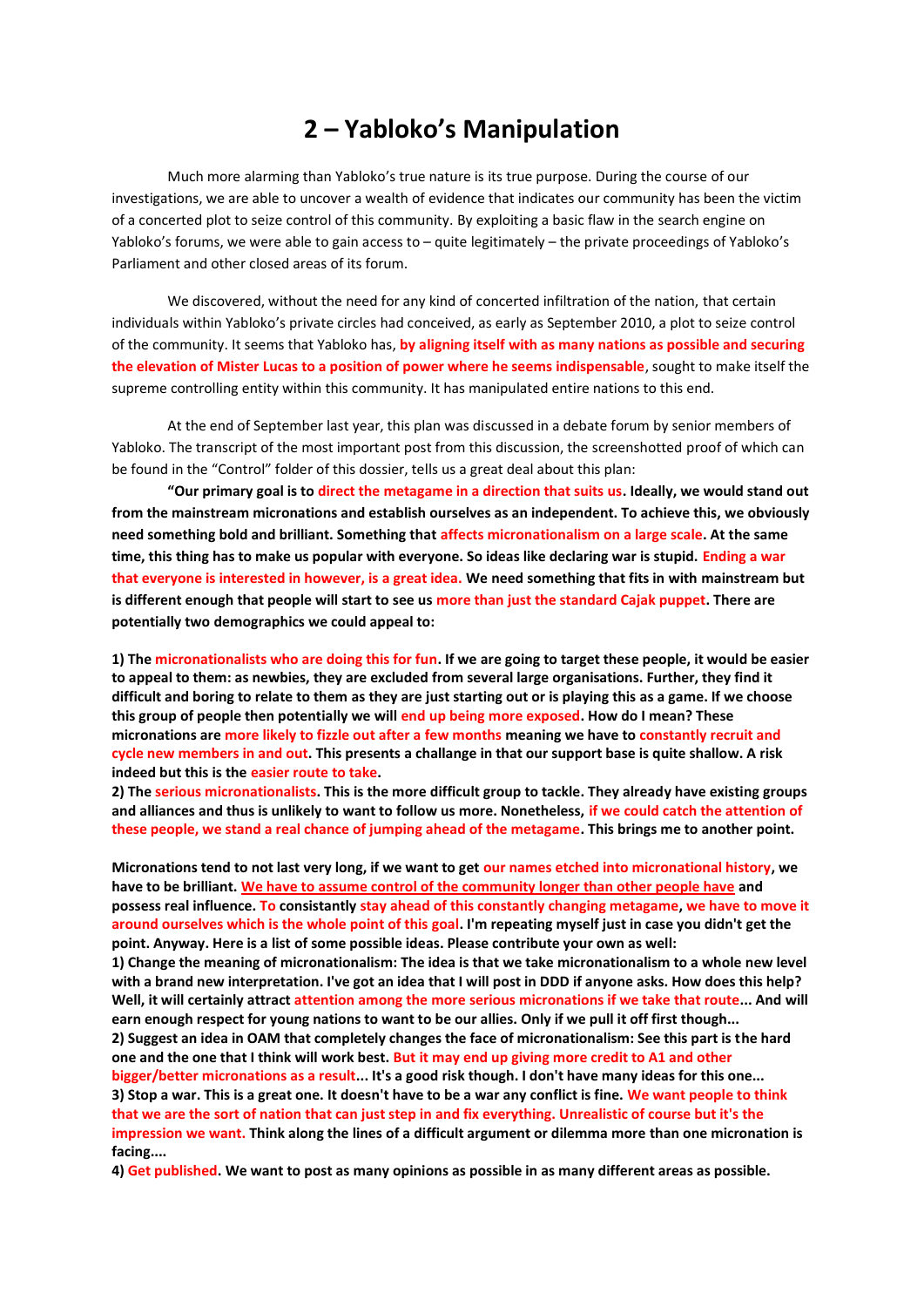**While not an effective strategy in itself, it will get us noticed. Then we can get started working on 2. I seriously need ideas for 2. And I've got 1 covered."**

This text does not stand alone, however. There is a corresponding one, documented in the "Micro Analysis" folder, which is similarly disturbing. In this text, Yabloko **expresses admiration for the methodologies of the Lethler experiment, which even I have since admitted were not always justified and overstepped certain boundaries** and seems to **express a desire to repeat them**:

**"Looking through a brief one year overview of micronationalism, there are some distinct patterns. In short, I'm talking about what works and what do not work. All micronations follow some ideology and differ from each through ideology. Mainstream micronations then, are really mainstream ideals. Considering that almost all micronations are in some sort of alliance of some sort, we can begin to analyze the general metagame of micronationalism. If we stay ahead of the game, we could possibly become a more successful micronation. Until very recently, the most powerful organisation was the GUM. This organisation functions very similarly to the UN and I believe that is the idea. To model micronationalism on the real world. Furthermore, many of the ideals this organisation supports and by extension its members are quite left and libertarian. It is interesting that many of the decisions in this organisation is quite forced by a few individuals namely the ones who assert most power over others through influence (Robert Lethler). Amazingly, Lethler acts almost as the man behind every single decision. Thus it comes with no surprise that when he was revealed to be a fraud, GUM collapsed. Until that point, many micronations that made it to mainstream and became widely accepted did so because their ideologies are similar to Lethler's. Maybe Lethler was on to something, the leading micronations of the present very much resonate Lethler's own ideologies. In his own way, he modeled the current micronational community after himself. An amazing individual....**

**The current leading organisation that everyone wants to get into is the OAM. Their influence is amazing. We got in and now many nations now accept and befriend us. The OAM originally started as a splinter group from the GUM despite that, their ideologies really are not that different. the OAM can be seen to be a lot more isocratic process than the GUM where in reality only a few people were making decisions. Despite that though, the OAM and GUM have similar goals which I will mention later on. The way to be a success at micronationalism at the moment is to not copy the popular ideals but to stay in favour. Micronations that stray from the mainstream may still gather a cult following but they simply lack the influence mainstream nations have. The key here is recognizing how the metagame is changing and keeping up with it. We are coping well with the current metagame but as shown with the GUM, metagames could change rapidly and unpredictably. That is why we should look for the signs before it happens or more importantly stay ahead of other micronations and lead the metagame ourselves. That should be our foremost goal.**

**Looking at the most powerful micornations at the moment Slinky, A1, St Charlie etc.... We can see they all have things in common. They are led by young people and focus in rights, ethics and progressive policies (as I previously said) At the same time, given that micronations tend to not last very long, we should start to look ahead a bit if we are to lead the next metagame. First of all, we're already in position or I would not be making this thread we are a popular young nation that is progressing very quickly. Secondly, there is the matter of current micronations that's in power. Considering that we share very similar ideologies, we mix well with them. Regardless, we can't fade into the background what do I mean by this? We have to have something no other similar micronations have something bold and that it stands out. More importantly, this should impress other nations. This should be our primary goal for now. We have passed the beginner's stage of this game. If we are to win, we have to analyze and act. Our auxiliary goal should be exposure. We should have more of our members meeting people and contributing in the community. Our tertiary goal is to recruit more members. That is quite important."**

In this case, Mister Lucas himself is known to have definitely responded – he acknowledges the post and makes no statement that he objects to these ideas, going so far as to lament that he is unable to contribute how best to further them (**"Quote aldrich lucas no idea what we could do to "stand out from the crowd"."**) It seems painfully apparent that at the absolute least, Mister Lucas has been a willing instrument in this plot – evidence that is further supported by a deeply disturbing thread made, again by the Interior Minister who earlier in this dossier remarked on how Yabloko was nothing but a game:

**"We (or should I say Aldy) are the leaders of the MicroWiki community.**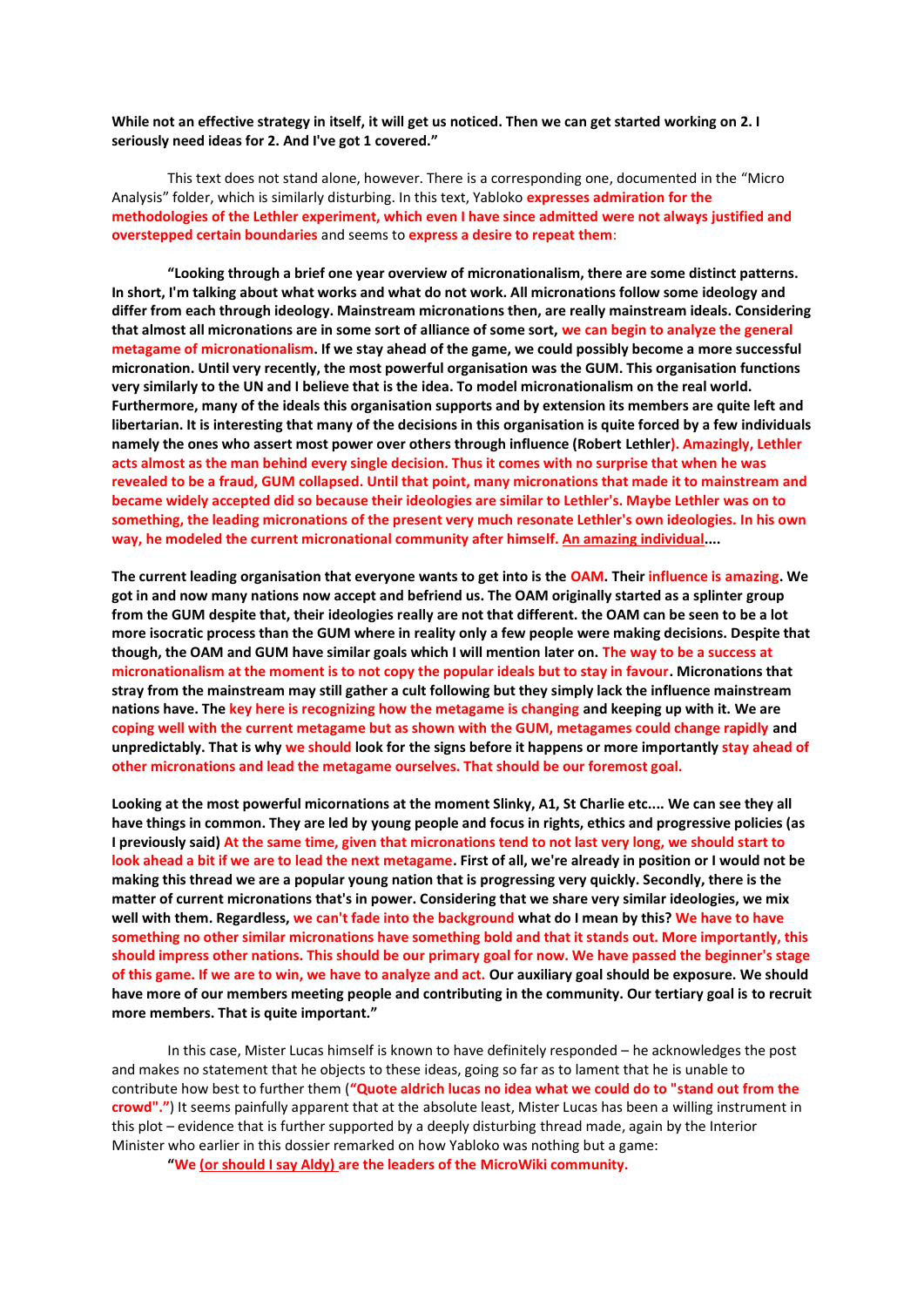**We have essentially accomplished everything that needs to be accomplished.**

#### **So what do we do now?**

**I say mess around with the game mechanics a bit.**

**There are no rules per se but if you don't behave a certain way, you get ostracised.**

**Knowing that, why don't we push the boundaries a bit and make the game a bit more fun.**

**RecWars are interesting. But so are political simulations. Assume such a position which models a hypothetical scenario in RL future could have potentially interesting results.**

**But then again I am overestimating the intelligence of many MicroWiki denizens Case in point: Bradley and AuburnAttack121 seriously stupid.**

#### **Have some fun."**

The Interior Minister – who, given his prominence in Yabloko, is certainly a close political ally and personal friend of Mister Lucas – demonstrates, quite clearly, an utter contempt for the micronationalists of our community. He takes great pride in how his nations machinations have succeeded, and discusses how readily he would use us for his own amusement. Once again, there is absolutely no effort by Mister Lucas to suppress these kind of remarks **coming from his own Interior Minister**.

Similar contempt for the community can be found in the evidence contained within the "Istoria" folder, where one member of Yabloko notes:

**"Who cares about the big guys. What can they do, say bad things about us in their top hat and monocle snub nose communities? What'd those pretentious self-righteous bastards no lifers who got there first so think they're in charge big micronations in charge of themselves ever do to each other? Seriously. Who cares what they say about us. We don't take this seriously enough as it is to worry about the fat cats damaging our reputation."**

More alarmingly, in the same thread, one prominent politician, in keeping with the ethos and ideas outlined previously, remarks:

**"The first step to conquering the world is to make friends with the weaker groups. Then we can slowly work on the bigger ones."**

It is clear, then, that there has been – over the course of the past year – an organised conspiracy within Yabloko to seize control of this community and treat it as a game for the personal amusement of its leaders; individuals who regard their own micronation as nothing more than something to entertain themselves with. Indeed, Mister Lucas himself summarises his attitude towards our community rather well in the "Stagnation" thread, remarking that "**I find the current community we're part of to be quite dreary**", before **suggesting that Yabloko should depart for Micras.** The evidence speaks for itself.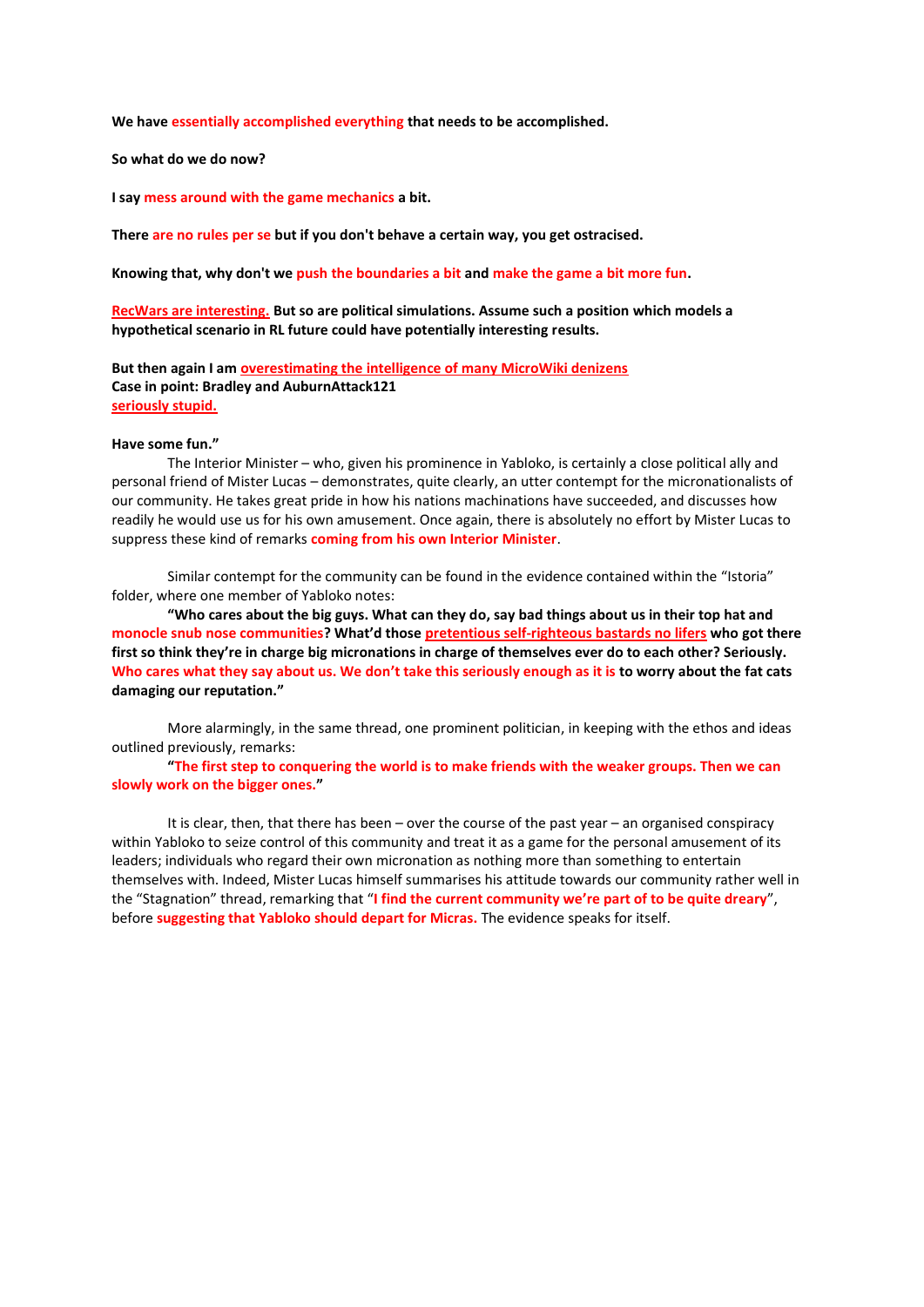# **3 – Methodology**

As you have no doubt all ready noticed, the majority of this information was acquired by exploiting a flaw in Yabloko's search engine. When one searches for a term, it searches all indexed locations – including private forums that should not be accessible to all users. This means that, once one knows only a couple of words found in a specific thread, or even the thread title, one can read and reconstruct the contents of a post and even a thread in their entirety. This is how the majority of our information was collected. Other items were provided by intelligence agencies who at one point or another had direct access to the forums in question. If you wish to validate the evidence presented within this dossier, you need only search for the same terms yourself on Yabloko's forum – provided Mister Lucas has not attempted to cover his tracks by deleting these items, they will turn up, though be aware that it is a painstaking process to read them all.